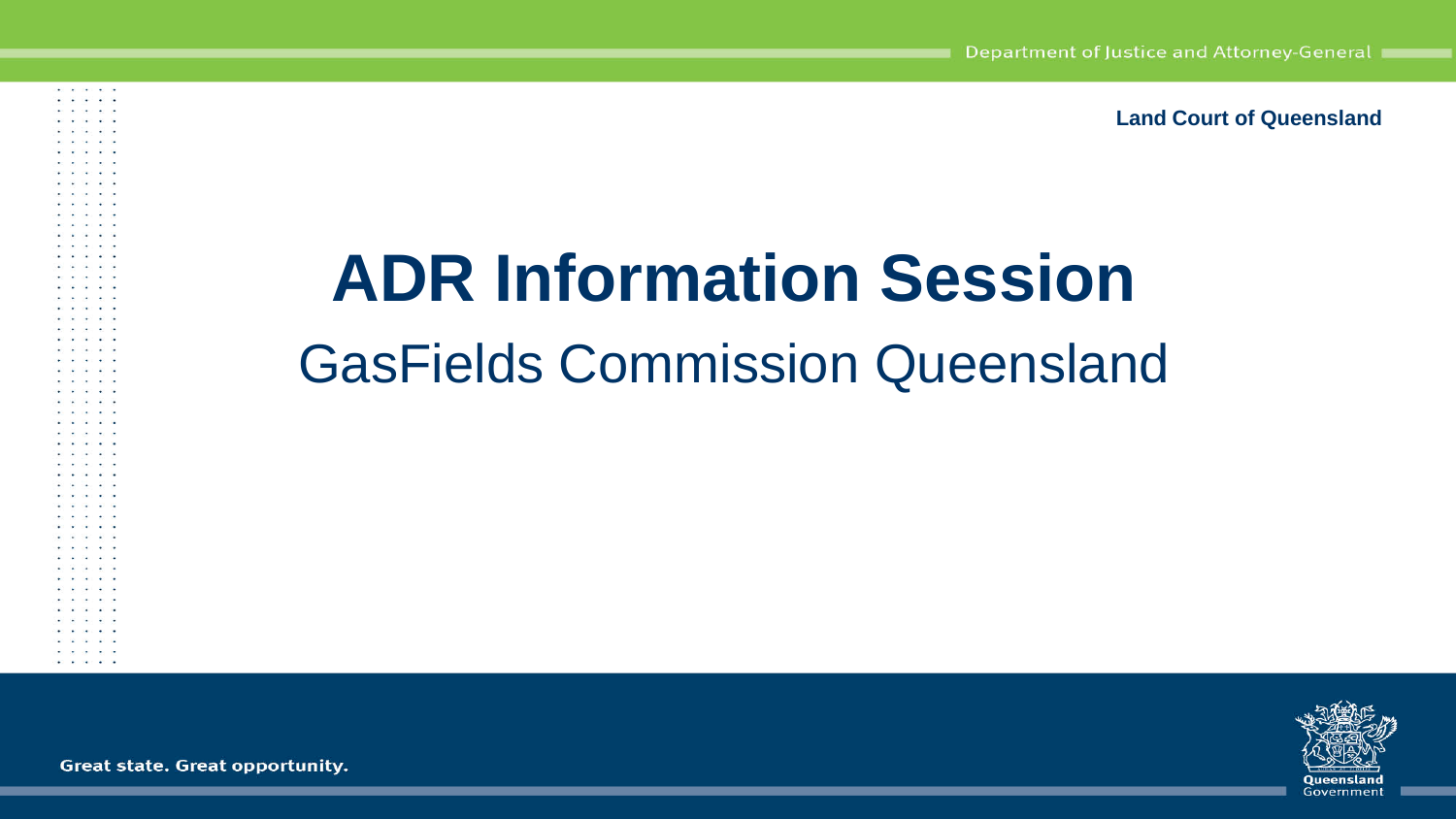

• Who is the Land Court and how does it make decisions?

• Agents/experts/lawyers

• Alternative Dispute Resolution (ADR)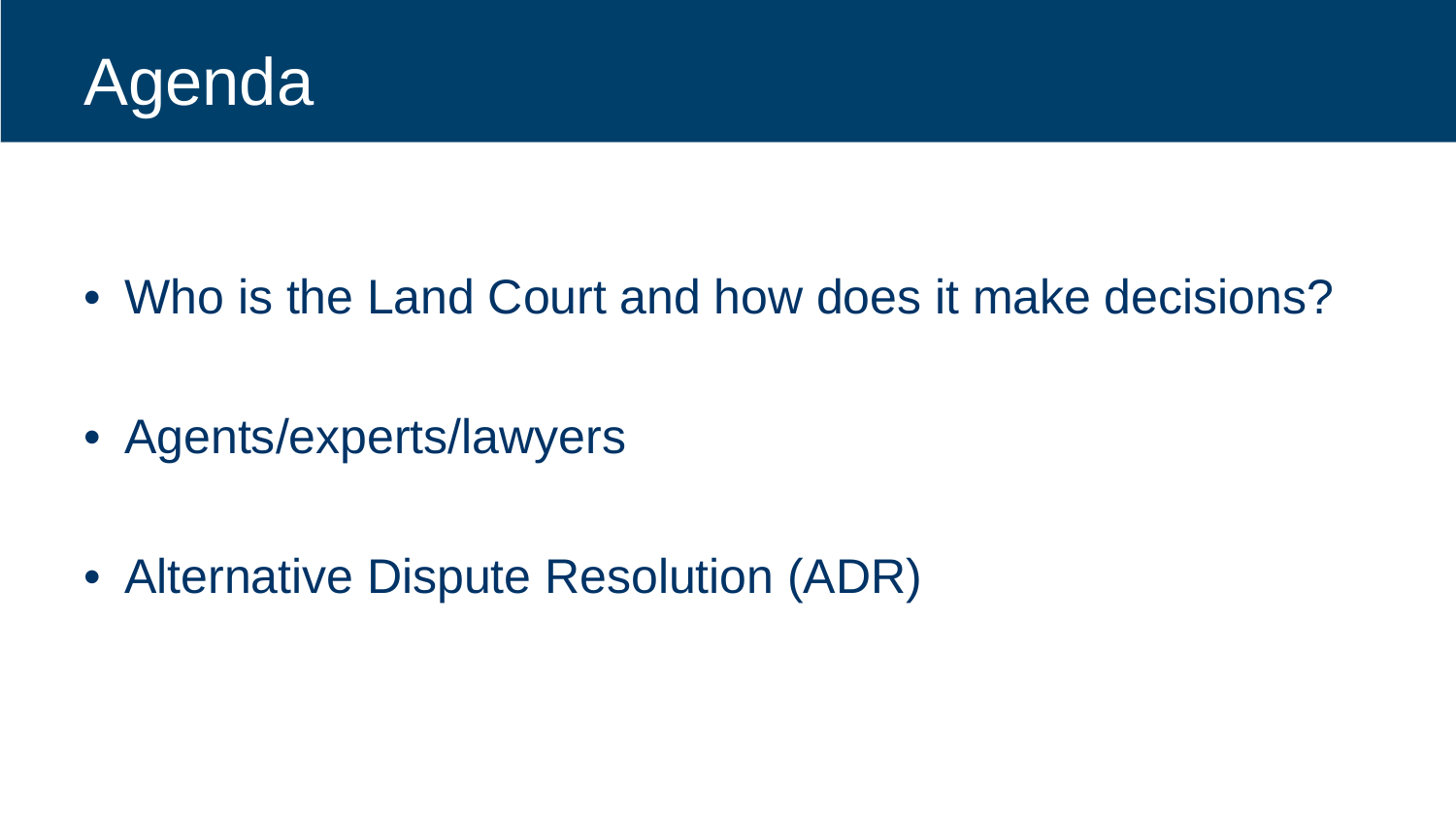## The Land Court of Queensland

- Who are we?
	- President and Members
		- Associates
	- Judicial Registrar
	- Registry
- How does it make decisions?
	- On identified issues/claims
	- On evidence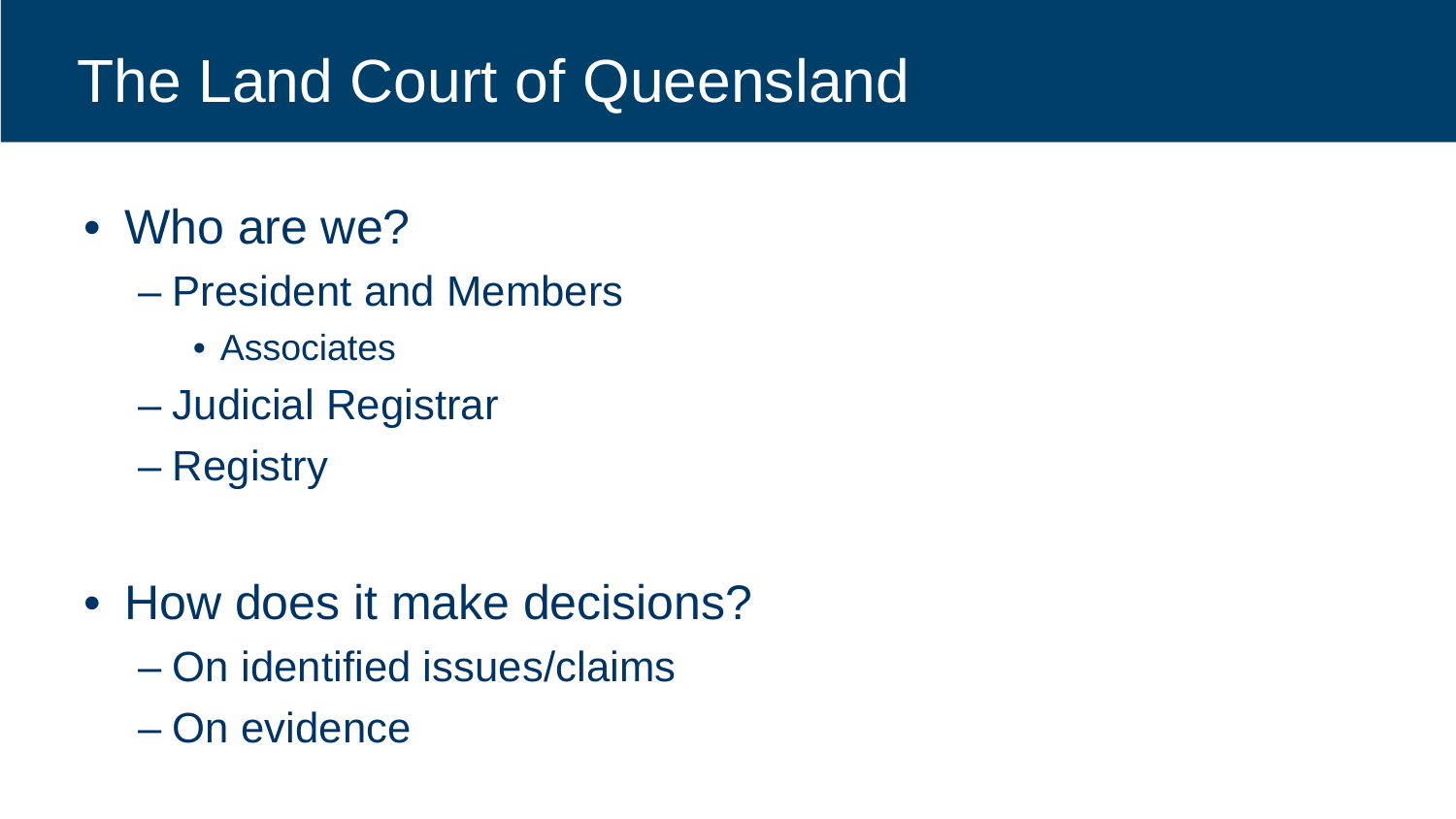## Agents/experts/lawyers

### • Agents:

- Cannot be an expert who gives evidence.
- May not have professional indemnity insurance.

#### – Form 20

[http://www.courts.qld.gov.au/\\_\\_data/assets/pdf\\_file/0003/515190/lc-f-20.pdf](http://www.courts.qld.gov.au/__data/assets/pdf_file/0003/515190/lc-f-20.pdf)

*I, (insert name of party), of (insert address of party) authorize (insert name of agent) of (insert address of agent) to represent me as my agent in this case. My agent's authority to represent me is: (strike out whichever does not apply) (a)Unlimited; or* 

*(b)Limited in the following way: (insert any limitation on the agent's authority)*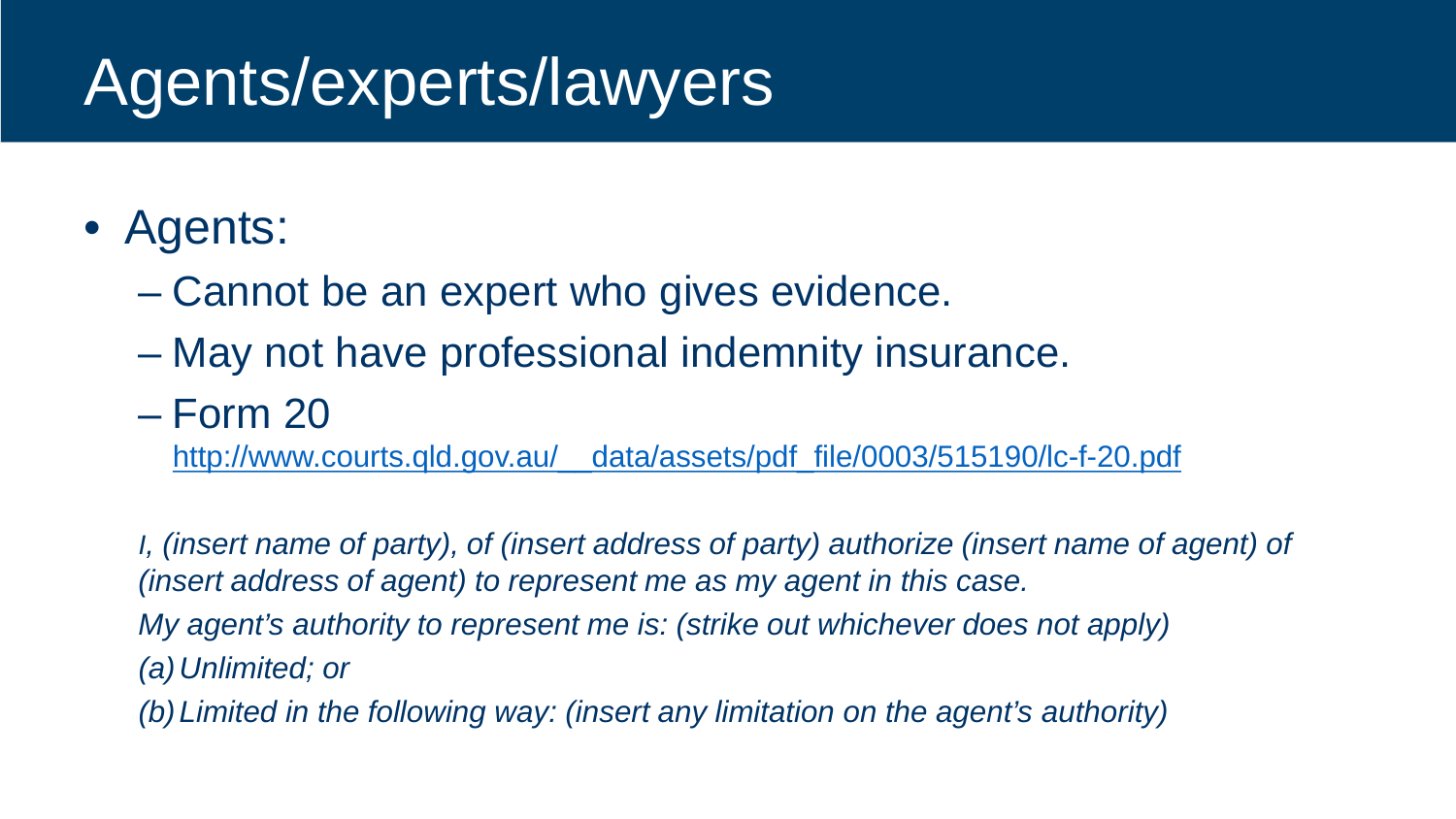### I acknowledge I have read the following information:

- Lawyers are accountable and must have insurance
- You should consider
	- Skill and suitability
	- Implication for costs
	- Waiver from suit

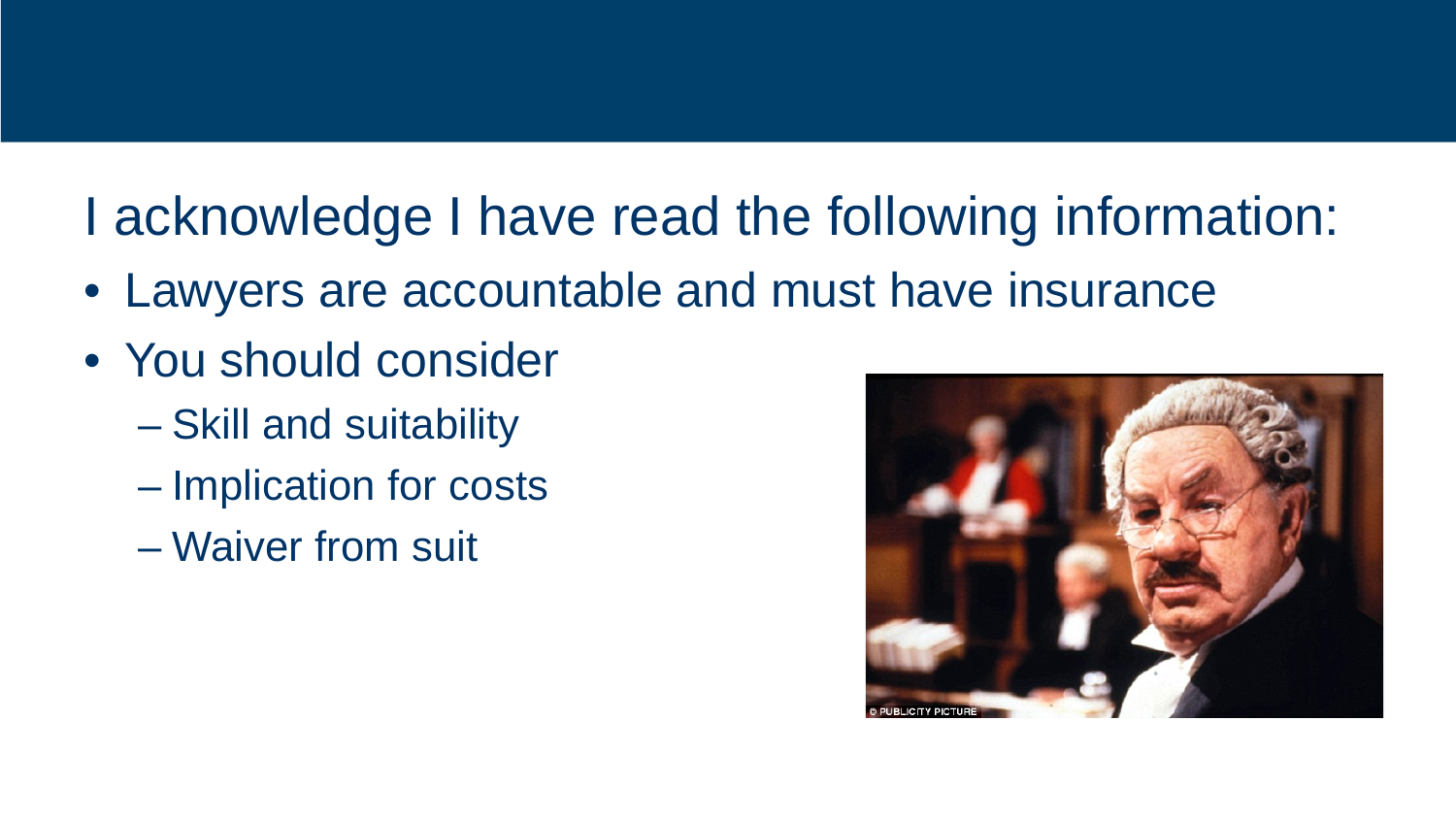#### Experts: .

– Who do you need and when do you need them?

#### Lawyers:

- Do you have a written agreement?
- You instruct them, they do not instruct you.
- Unbundling of services.

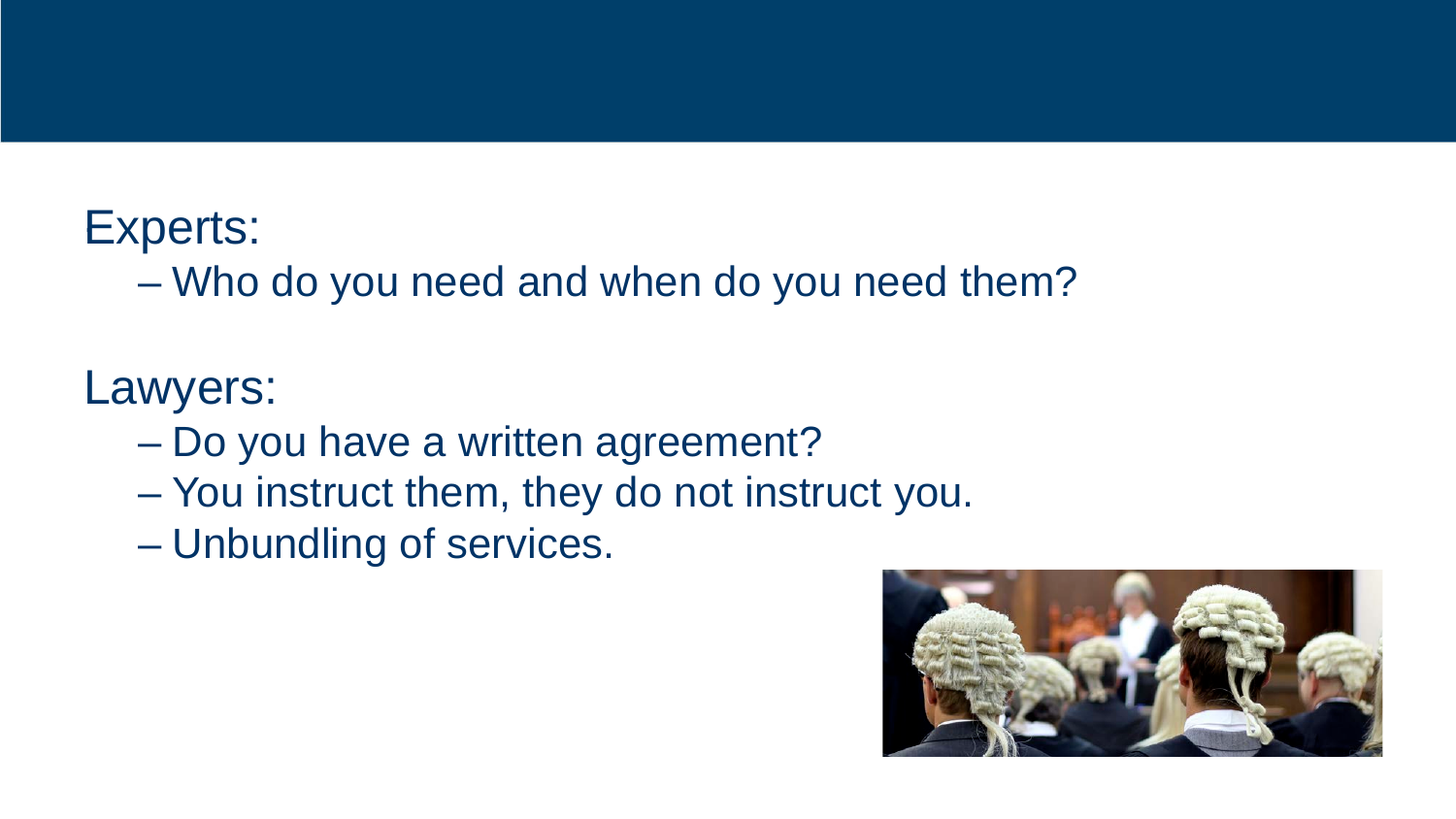### Stay informed and involved

# The buck stops with you!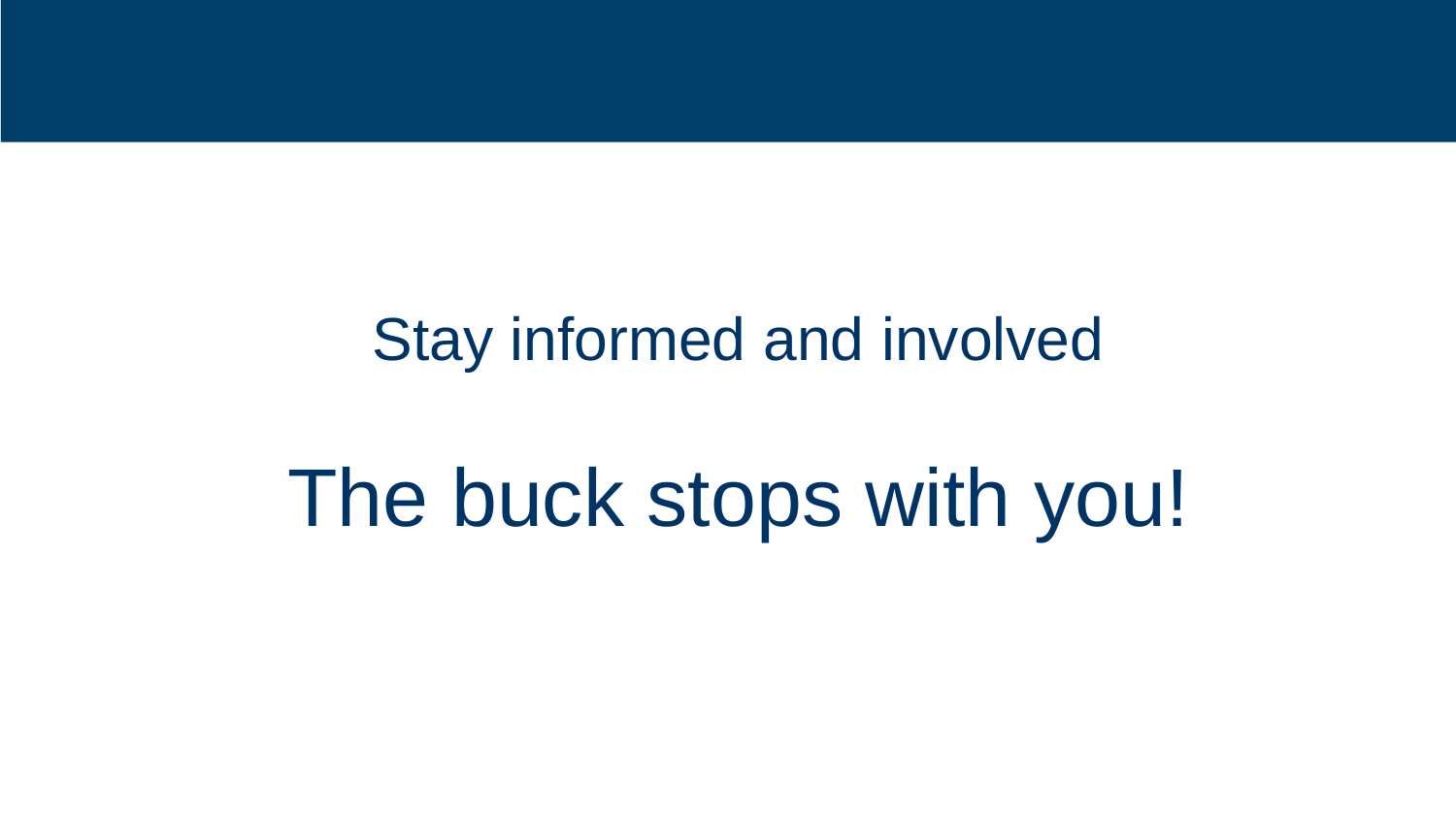### Alternative Dispute Resolution (ADR) – what is it?

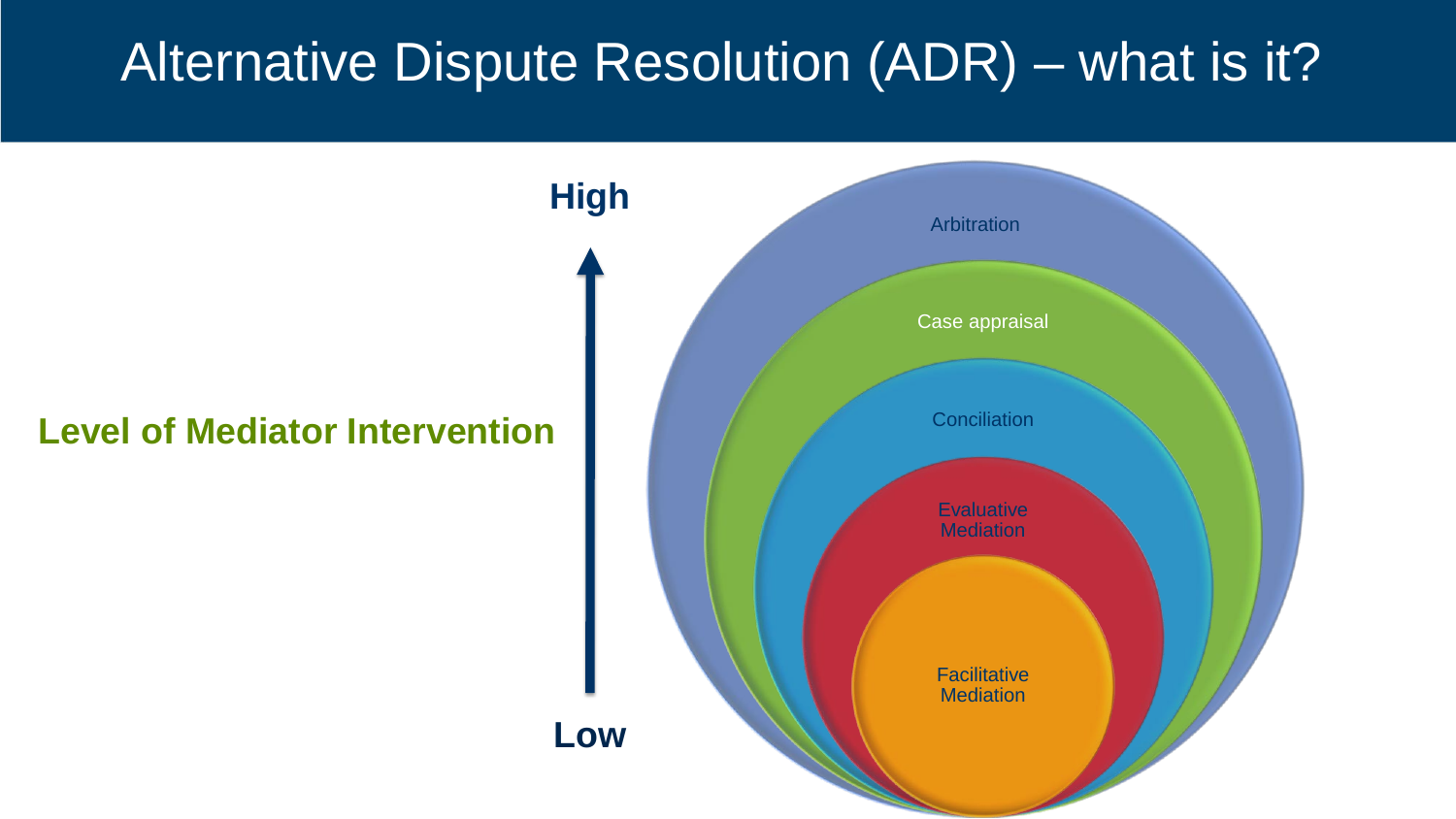## ADR – when/how will it happen?

• Pre-litigation mediation

• Land Court ADR panel

• Low-cost mediation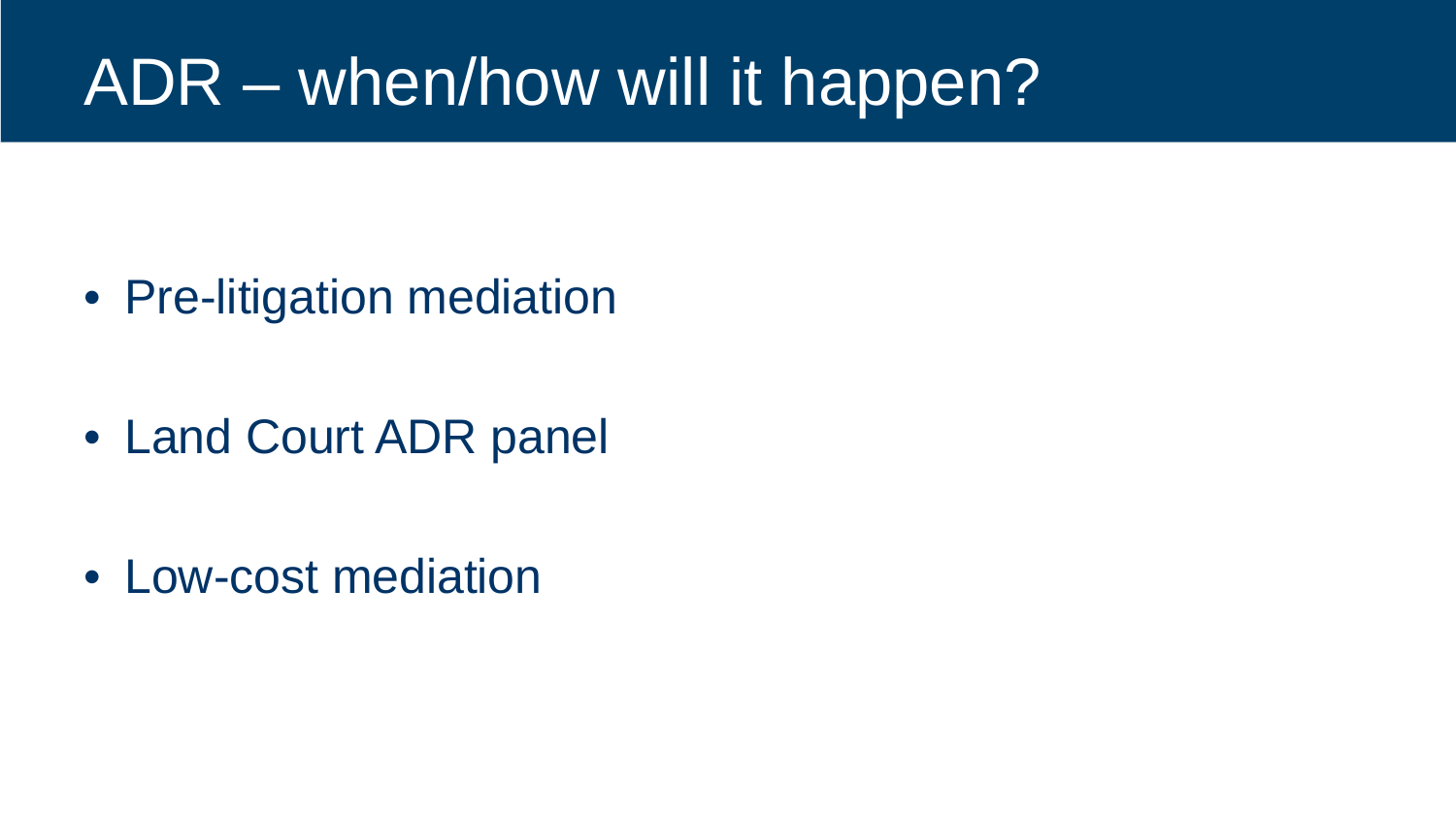## Land Court Queensland ADR Panel

### [http://www.courts.qld.gov.au/courts/land-court/resolving](http://www.courts.qld.gov.au/courts/land-court/resolving-disputes-without-a-hearing)disputes-without-a-hearing

 $\mathscr{L}\mathscr{N}$ 

| <b>QUEENSLAND</b><br><b>COURTS</b>                                                                                                                       |                                                                                         |                                                                                                                                                                                     | Contact us<br>Site map |                          |                            | Judicial appointments     | Search for       |          |  |
|----------------------------------------------------------------------------------------------------------------------------------------------------------|-----------------------------------------------------------------------------------------|-------------------------------------------------------------------------------------------------------------------------------------------------------------------------------------|------------------------|--------------------------|----------------------------|---------------------------|------------------|----------|--|
| Courts<br>About                                                                                                                                          | Going to court                                                                          | <b>Services</b>                                                                                                                                                                     | Jury service           |                          | <b>Court users</b>         | Decisions                 | <b>Law lists</b> | Contacts |  |
| $\widehat{m}$ Home $\rightarrow$ Courts $\rightarrow$ Land Court $\rightarrow$ Resolving disputes without a hearing $\rightarrow$ ADR panel of convenors |                                                                                         |                                                                                                                                                                                     |                        |                          |                            |                           |                  |          |  |
| <b>Courts</b>                                                                                                                                            | <b>ADR panel of convenors</b>                                                           |                                                                                                                                                                                     |                        |                          |                            |                           |                  |          |  |
| <b>Supreme Court (Court of Appeal)</b><br>٠                                                                                                              | The court established the ADR panel to help parties find a suitably qualified convenor. |                                                                                                                                                                                     |                        |                          |                            |                           |                  |          |  |
| <b>Supreme Court (Trial Division)</b><br>٠                                                                                                               |                                                                                         | To be accepted for the panel, a convenor must be accredited under national mediator<br>accreditation standards. Importantly, they must also possess qualifications or experience    |                        |                          |                            |                           |                  |          |  |
| <b>Industrial Court</b><br>⋗                                                                                                                             |                                                                                         | that is relevant to the types of cases filed in the court.                                                                                                                          |                        |                          |                            |                           |                  |          |  |
| <b>Industrial Relations Commission</b><br>⋗                                                                                                              | understanding of:                                                                       | Their additional qualifications and experience mean the convenors will have a better                                                                                                |                        |                          |                            |                           |                  |          |  |
| <b>District Court</b><br>٠                                                                                                                               |                                                                                         |                                                                                                                                                                                     |                        |                          |                            |                           |                  |          |  |
| <b>Planning and Environment Court</b><br>٠                                                                                                               |                                                                                         | • the circumstances of the parties and the issues likely to arise in their disputes                                                                                                 |                        |                          |                            |                           |                  |          |  |
| <b>Land Appeal Court</b><br>٠                                                                                                                            |                                                                                         | • the options to resolve the disputes<br>• the court's processes, if the case must be heard by the court.                                                                           |                        |                          |                            |                           |                  |          |  |
| <b>Land Court</b><br>-                                                                                                                                   |                                                                                         |                                                                                                                                                                                     |                        |                          |                            |                           |                  |          |  |
| <b>About the Land Court</b><br>٠                                                                                                                         |                                                                                         | You can read about our carefully selected ADR convenors below. If you have question<br>please email them directly. If you would like to appoint a convenor, please fill out our ADR |                        |                          |                            |                           |                  |          |  |
| <b>Land disputes</b><br>٠                                                                                                                                | Form 1 - Request for appointment of an ADR convenor (PDF, 311.9 KB).                    |                                                                                                                                                                                     |                        |                          |                            |                           |                  |          |  |
| Resolving disputes without a<br>hearing                                                                                                                  | <b>Name of convenor</b>                                                                 | South<br>Qld                                                                                                                                                                        | <b>Central</b><br>Qld  | <b>Sunshine</b><br>Coast | <b>North</b><br>Qld<br>QLD | Western<br><b>Profile</b> |                  |          |  |